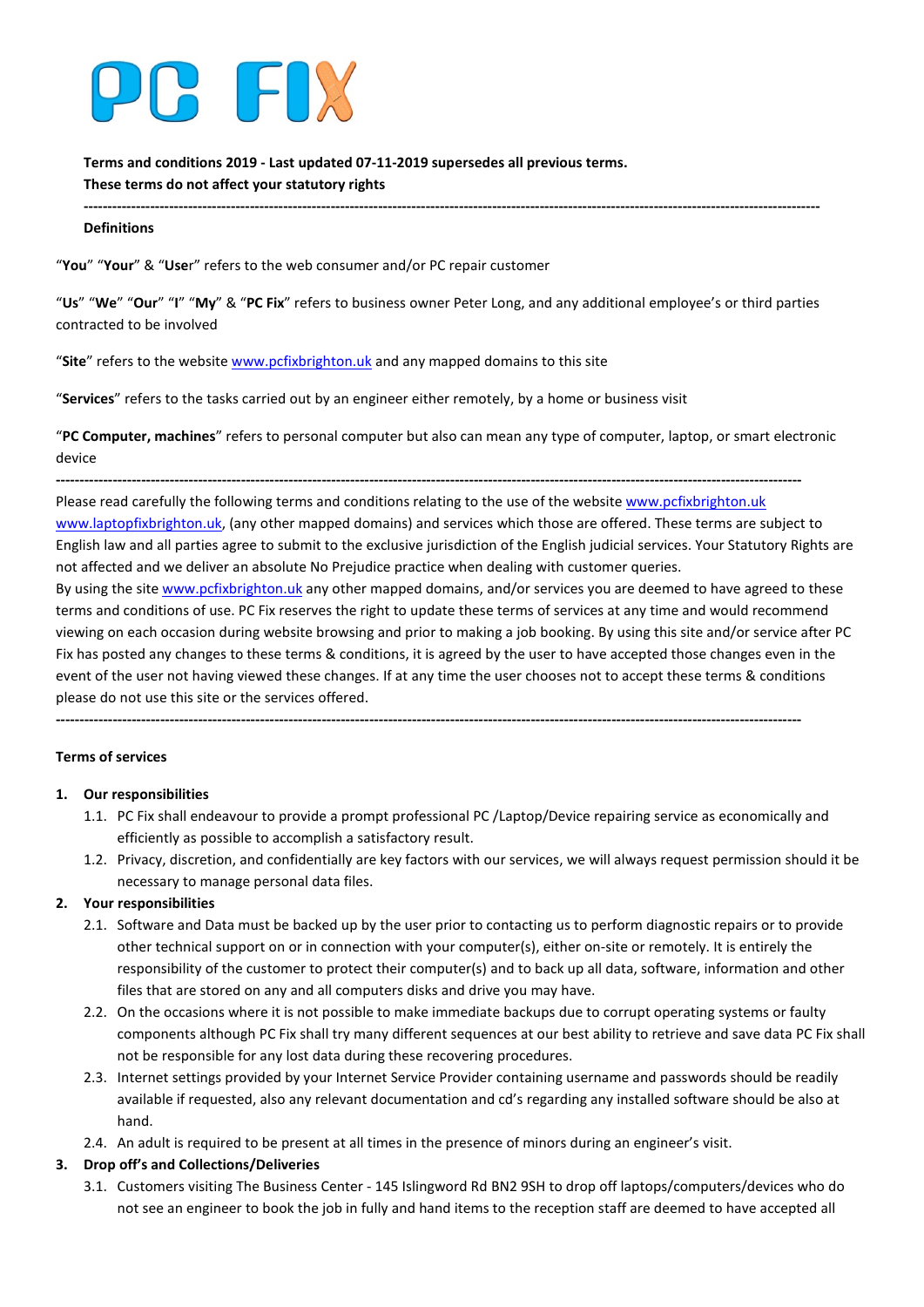terms and conditions of PC Fix. Should these terms and conditions not be accepted the job sheet email sent by PC Fix must be replied to and received before any work has been started.

3.2. A collection and delivery service is available; the website contains the current price rate.

# **4. First hour call out rate**

4.1. Includes postcodes BN1, BN2, BN2,

All other postcodes may be subject to an additional small fee.

# **5. No fix no fee**

- 5.1. The term "No fix no fee" applies when the engineer's technical ability is unable to diagnose the reported problem or if we don't have the necessary resources available to test equipment. (A scenario would be the need to test an expensive or rare CPU or gaming motherboard)
- 5.2. Home visits are chargeable irrelevant of non-repair outcome **Exclusions**
- 5.3. If we can't fix the reported problem due to listed terms 5.4 to 5.9 then the agreed quotation or relevant time costing shall apply.
- 5.4. Faulty parts, out terms of service, external dependencies such as loss of internet service by the ISP or the lack of internet.
- 5.5. Hardware or software beyond repair
- 5.6. A request not to repair after diagnosis when working on-site
- 5.7. When an engineer has not been able to complete all available repair procedures to the technicians knowledge should the customer wish to terminate the repair before final diagnosis or repair completion.
- 5.8. If unable to complete a repair due to failure to provide a legitimate licence for the operating system
- 5.9. During a remote support session

# **6. Data recovery services**

6.1. Data recovery services are free for inspections and only chargeable if any data is recovered and wanted (Excluding data recover services from a 3<sup>rd</sup> party specialist where postal charges are incurred)

# **7. Rates**

- 7.1. Unless otherwise specified in quotations a minimum rate charge for a domestic or business visit is one hour, additional time is then charged in 30 min segments. If a job takes 1 hour 10 mins to complete and if the customer would like, the engineer can offer to remain for a further 20 minutes for additional training or any computer related work if necessary.
- 7.2. There is a minimum charge for any kind of service of £29.99

# **8. Capped pricing**

- 8.1. Whilst working on site the hourly rate is applicable up to 3 hours, if more time is required the cost of the onsite appointment will be capped to £150 for domestic users and £200 for small business users per visit. **Exclusions:**
- 8.2. The capped pricing structure is valid for a single software computer problem. In the situation of: multiple software problems, multiple software tasks, or multiple machines within the initial repair time the consecutively hourly rates shall apply.
- 8.3. Laptops and desktops with hardware failures which are subject to different or additional repair costs for replacing parts
- 8.4. Data recovery services are independent rates

# **9. Parking fee's**

9.1. It may be required to add an additional fee to the final invoice to cover the cost of parking permit tickets.

# **10. Fixed fee's**

10.1. The fixed fee pricing applies to offsite repairs brought to our business center drop off point or workshop address

10.2. Fixed fee pricing is for labour repairs only and excluded cost of parts and data recovery services.

# **11. Free estimates and quotations**

- 11.1. Free estimates are verbal, or email communications, these estimates are a rough price prior to an inspection; once a computer/laptop/device has been inspected a written quotation will be available.
- 11.2. PC Fix offers free quotations for computers which are brought and collected at our premises but are also subject to further conditions and exclusions.

# **Free quotation exclusions:**

11.3.**Gaming computers** including but not limited to: i5/i7 intel/ AMD/+ processors, top level chipsets, custom built machines, customer self-built machines, ATX motherboards, SLI technologies are excluded from free diagnosis and is a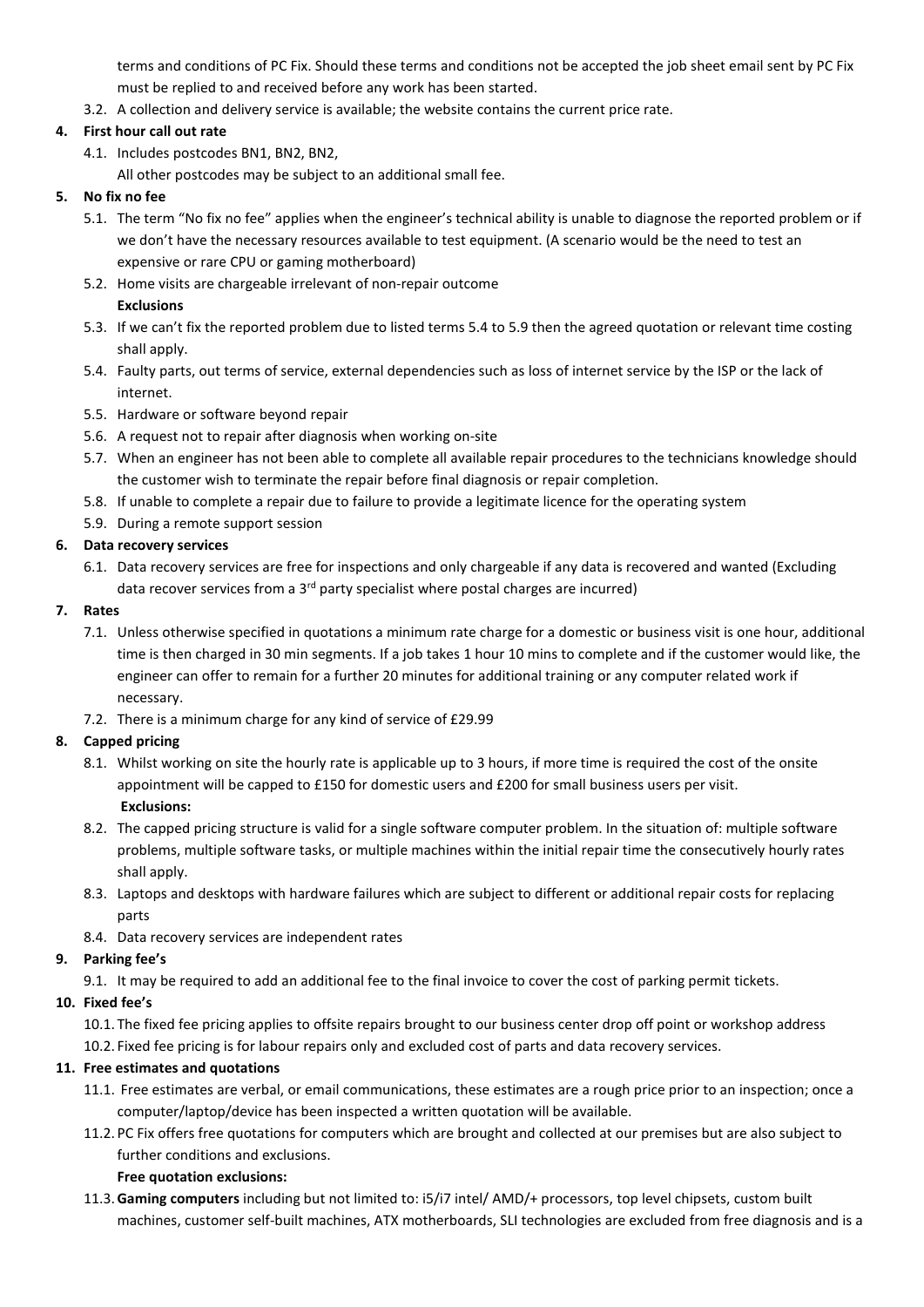chargeable service to diagnose hardware faults with quoted repair solutions, in particular with motherboard faults. This charge is waived if quoted work is undertaken. This is due to having the expertise of a PC engineer to find the fault, and the amount of time that it takes to find repair solutions.

- 11.4.Quotations are valid for 7 days if the parts are in stock. Parts which must be ordered may affect the quotation if there is a delay in responding to a quotation. The delay may cause further research to be done to locate the same part from a different supplier.
- 11.5. Free quotations are free of charge for labour time spent diagnosing the problem, if parts are ordered and then need to be sent back the customer is liable for the delivery and return postage costs and any other expenditure incurred for the diagnosis.
- 11.6. Estimates and quotations include the exchange of parts except hard drives which contain personal data.

# **12. Payment methods, fee's and Defaults**

- 12.1. Payment methods accepted are: Mobile device app payment to mobile telephone number 07888966069 via PayM, Bank to Bank transfer, Credit and Debit cards through a payment gateway such as PayPal, and Cash
- 12.2.Online bank transfers must be instigated for immediate transfer and provide proof to support this before the engineer leaves the customer's premises or if collecting from our premises.
- 12.3. For pre-repairs that have been provided with a quotation and not yet responded to, or for completed repairs waiting on payment these computers will be held for a period of 30 days from either quotation or invoice date, after this the computer/laptop/device will be owned by PC Fix and will be either recycled, disposed of, or sold to recuperate costs.

### **13. Credit**

13.1. PC Fix does not offer credit services and payment must be made upon return of the PC or the onsite appointment repair completion.

### **14. Business's**

- 14.1. Small to medium sized businesses with dedicated business premises are charged an additional 25% than the displayed domestic users
- 14.2. PC fix does not offer a 30 day credit policy and payments must be made at the end of the onsite appointment repair, or at handover of a repaired PC.
- 14.3. Self-employed business's working from home are included as domestic jobs and aren't subject to business rates
- 14.4. PC Fix does not offer support for Microsoft exchange issues or any issue that require a Microsoft Certified System Administrator or Microsoft Certified System Engineer

#### **15. Remote support**

- 15.1. Remote support can only be achieved if all the component parts are fully functional which includes a stable and reliable internet connection from an Internet Service Provider, the use of a modem and/or router and undamaged cables connected.
- 15.2. The customer agrees to access your equipment to provide technical assistance and repair.
- 15.3. Payments must be made prior to any remote support.
- 15.4. Data recovery via remote support is excluded from the "No fix no fee policy"

# **16. Warranty**

- 16.1. PC Fix offers a 1 year guarantee for purchased new hard drives, there is no charge for the faulty replacement drive but maybe subject to labour cost outlined in 16.7
- 16.2.New screens generally have a 90 day warranty but are subject to the suppliers warranty conditions; according to most manufacturers it is acceptable to have 2 dead pixels on a new screen replacement.
- 16.3. Laptop motherboards new or used sometimes come with a warranty depending on the sourced supplier and if printed in either the quotation or invoice.
- 16.4. Other replaced components not already mentioned are subject to the suppliers warranty conditions and will be printed in the quotation or invoice
- 16.5. Some replacement parts may have been pre-used or manufacturer refurbished and may come with a warranty depending on the sourced supplier.
- 16.6. PC Fix, the manufacturer, or the distributors are not responsible for any loss of data due to a warrantied hard drive failure.
- 16.7. PC Fix will replace a faulty drive that is under warranty and shall clone the original drive to the new drive if possible free of charge, if an operating system needs to be freshly installed to the new drive this is chargeable service.
- 16.8.Warranty on labour repair work which do not include replacement parts is 14 days, if parts have been supplied PC Fix offers a 30 day labour warranty.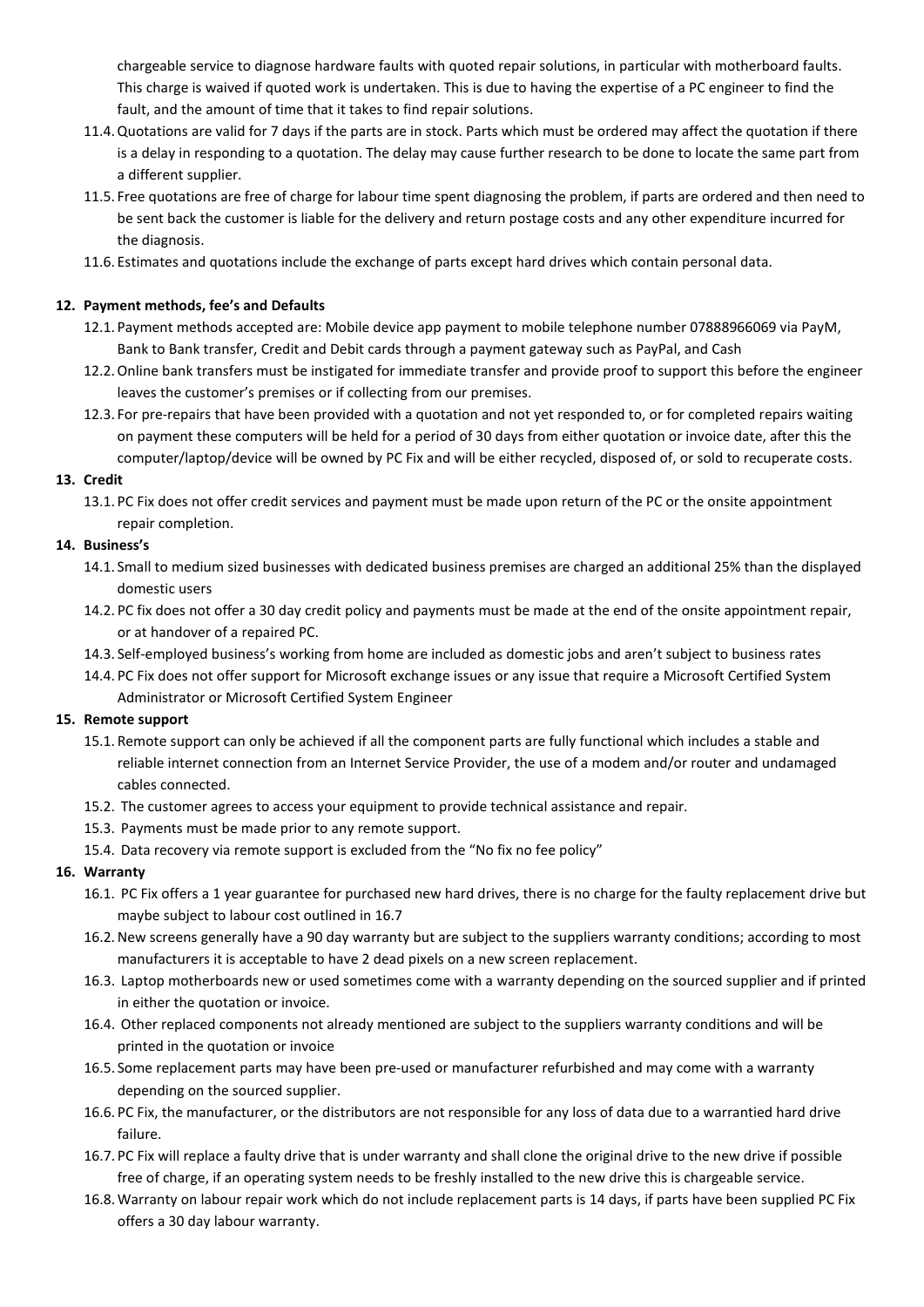16.9. PC Fix does not offer any kind of warranty for software repairs

# **17. Use of your information**

- 17.1.We respect your personal information and undertake to comply with applicable General Data Protection Regulation Legislation. These statements describe the privacy practices relating to PC Fix including our services provided either at your home or office, or remotely. When you provide PC Fix with your personal information, you consent to these practices described in this policy. We may hold information that you provide to us (such as by telephone on an application form or order form or job sheet booking form) or that we may obtain from another source (such as our suppliers, marketing organisations or credit reference agencies).
- 17.2. Internet cookies are used when visiting our websites which are agreed upon when clicking the cookie warning.

## **18. What information we may collect**

- 18.1.While taking advantage of services from PC Fix, you may be asked to provide personal information in order to facilitate your transaction. We may also hold information that you provide when you contact PC Fix to schedule an appointment for services at your home or office, for assistance. This information ("Your information") may include your name, address, telephone numbers, email address, bank and credit card or debit card information.
- 18.2. In the event that we undergo a re-organisation or are sold to a third party, you agree that your information may be transferred to that re-organised entity or third party for the purposes and subject to the terms of these Terms of Services.

### **19. How your information is used**

- 19.1. Your information is held and used by us in the course of providing you with agreed upon services. It may also be held and used by us for a number of other purposes and we may use third parties to support us with these purposes. The third parties with whom PC Fix conducts business are only authorized to use your personal information to perform the services for which they were hired. As part of their contractual obligations, these providers are required to follow the privacy guidelines provided to them and take reasonable and appropriate measures to ensure your personal information is secure. We may use third parties without limitation as described below:
- 19.2. Processing your order, administering your account and billing, including allocating or offering you rewards, discounts or other benefits, settling accounts with those who provide related services to us, disclosing your data to banks, and credit/debit card companies to validate your credit or debit card details, dealing with requests, enquiries or complaints, and other customer care related activities, debt recovery (also using debt recovery agents and agents facilitating to contact with you) and legal actions and all other general administrative and business purposes
- 19.3. Carrying out market and product analysis of your information to develop and improve and to tell you about PC Fix's products and services, new developments, special offers, discounts and awards which we believe may be of personal interest to you. We may use this information to send you marketing communications and may tell you by automated means or otherwise, including by email, fax, SMS, MMS, telephone, post and via the world wide web, WAP and similar sites subject to any preferences indicated by you at the time you apply to receive either of our services or sub sequentially;
- 19.4. Contacting you about the products and services of carefully selected third parties and allowing you to receive advertising and marketing information from those selected third parties but without passing control of your information to the third party concerned subject to any preferences indicated by you at the time you apply to receive either of our services.

#### **20. The information commissioner**

20.1. A comprehensive description of how we use personal information is publically available from the Information Commissioner - please visi[t https://ico.org.uk/](https://ico.org.uk/)

# **Access**

20.2. If you would like us to tell you what information we hold about you, please write to PC Fix (Brighton), The Business Connection, 145 Islingword Rd, Brighton, BN2 9SH. There is a £10.00 administration fee for this service, please quote your full name address with all requests.

#### **Opting Out**

20.3. If you do not wish your details to be used for the purposes as described in clauses 17.1 to 17.4 write to us at the above address stating your name and address.

# **21. Security of your information**

21.1. PC Fix has security measures in place and takes reasonable precautions to protect against loss, misuse, and unauthorised access of your personal data.

#### **22. Data Imaging – Backup/Restoring**